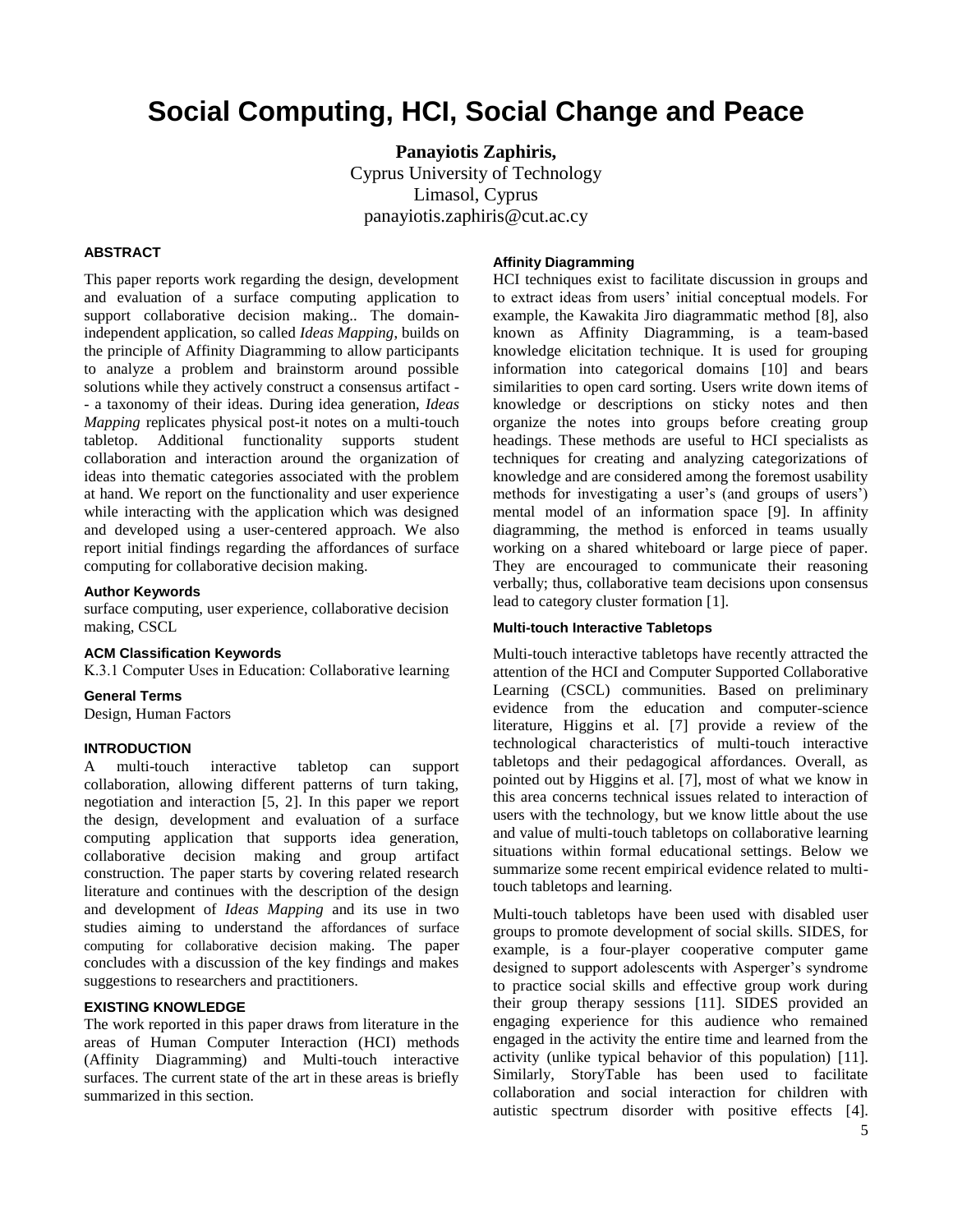StoryTable was initially designed to support children's storytelling activity in groups [3]; Evaluation of StoryTable showed that it enforced cooperation between children during the storytelling activity, by allowing simultaneous work on different tasks, while forcing them to perform crucial operations together in order to progress [3]. In some other work, multi-touch tabletops have been studied for their added benefits compared to single-touch tabletops. Harris et al. [5] contrasted groups of children in multi-touch and single-touch conditions and found that children talked more about the task in the multi-touch condition while in the single-touch condition; they talked more about turn taking. Furthermore, the technology is considered engaging For example, the overall (perceived) usefulness and benefit of using interactive tabletops in collaboration contexts was assessed in a recent experiment by [2] with 80 participants. That study showed that groups in the tabletop condition had improved subjective experience and increased motivation to engage in the task.

With regards to using tabletops in formal learning settings, a series of studies are currently being conducted as part of the SynergyNet project [7]. SynergyNet goes beyond using single tables to studying a network of tabletops that can communicate with each other. SynergyNet focuses on how this technology can best support collaboration within small groups, while undertaking the development of curricula and tabletop applications for classroom integration [7]. A recent SynergyNet study contrasted groups of children in multitouch and paper-based conditions to examine the differences in their collaborative learning strategies [7]. The authors found that student groups in the multi-touch condition maintained better joint attention on the task than groups in the paper-based condition. Another recent SynergyNet study examined NumberNet, a tool designed to promote within and between group collaboration in a mathematic classroom using a network of tabletops [6]. In this study, pilot results from 32 students showed significant knowledge gains from pre to post testing.

## **DESIGN METHODOLOGY**

We adopted a strongly user-centered approach, emphasizing the engagement of students and instructors in all phases of the design process. Four university students and three instructors were involved, contributing to design elements of the application.

First, through low-fidelity paper-based prototypes, we simulated a collaborative activity with four students around a (turned-off) tabletop using paper and pencil. The scenario involved "the creation of a computer games industry in Cyprus and the factors involved." First, students generated ideas individually for 10 minutes. They wrote a (physical) post-it note for each new idea. Next, the ideas appeared one-by-one on the table and became subject to discussion, after a brief explanation from their originator, in an effort to categorize them in thematic units. Students revisited and changed ideas, rejected less promising ones, and generated new ideas during a collaborative decision making process leading to their thematic categorization. Finally, the activity concluded with a consensus of the main factors (i.e., resulting thematic categories) involved in the creation of a computer games industry in Cyprus. After the completion of the activity, instructors (who observed and kept records of all interactions during the activity) and students discussed the potential surface computing application and contributed to elements of the design from their own viewpoints.

Following the low-fidelity design discussions and analysis of user needs, a prototype Beta version application was developed in Action Script 3.0, for a multi-touch tabletop, the MagixTable. The application, so called *Ideas Mapping,* was designed to be domainindependent with a mild learnability curve. Our participants were called back to collaborate on different scenarios using *Ideas Mapping* and provide feedback on its user experience and further suggestions for improvement. Evaluation sessions took place in a fully equipped usability lab and all sessions were video recorded and analyzed. *Ideas Mapping* was optimized and finalized in three major iterative cycles of design, development and evaluation.

# **OVERVIEW OF THE APPLICATION**

Overall, *Ideas Mapping* is designed to support idea generation, collaborative decision making and group artifact construction. The application builds on the principle of Affinity Diagramming to allow participants to analyze a problem and brainstorm around possible solutions while they actively construct a consensus artifact; namely, a taxonomy of their ideas. This is done in three stages:

Stage 1: With a scenario at hand, each collaborator generates new ideas. Ideas are typed into a web application (producing an XML file associated with *Ideas Mapping*) through the use of a mobile device (laptop, tablet, smartphone connected to the Internet). The need for the integration of mobile devices and a web application emerged from a constraint imposed by the MagixTable (also true for other platforms such as the MS Surface) - that text entry can be done from one pre-existing keyboard at a time. For the kind of activity we sought, this constraint would be significant. To resolve this problem, we developed four virtual keyboards on the tabletop (one for each user). However, users experienced difficulties typing extended ideas on the virtual keyboard during stage 1; the keyboard interaction suffered from input latency and mistyping issues. Thus, the use of mobile devices for input via a web application was considered as a practical solution to this problem for stage 1. This problem demonstrates both the still existing technical limitations of tabletops but also the importance of user input in developing applications for such technologies.

Stage 2: Next, the ideas are presented one-by-one, as digital post-it notes in the middle of the tabletop surface and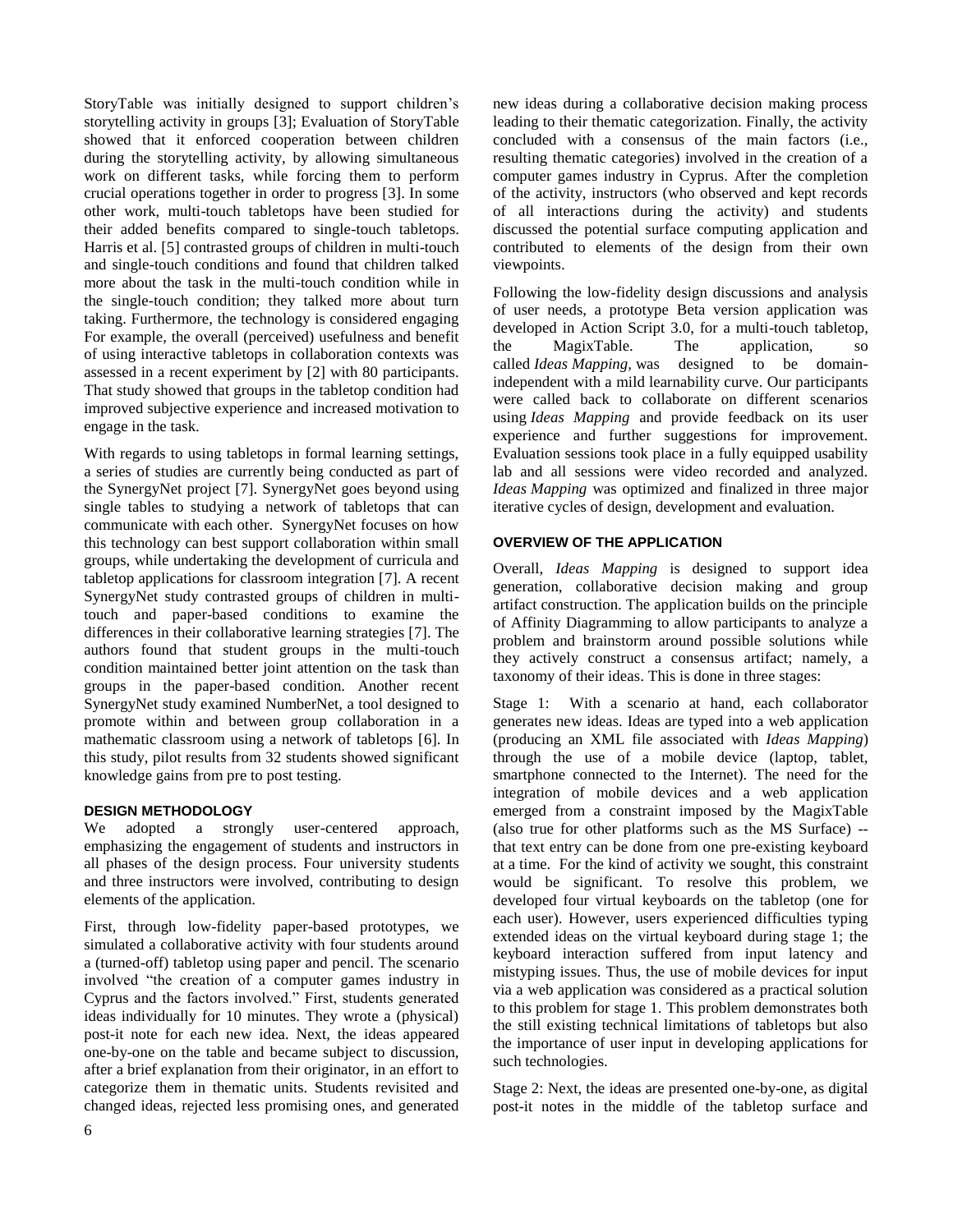become subject to discussion amongst the collaborators. For each idea, collaborators make an effort to categorize it in a thematic unit. Functionalities include:

- Each post-it note must be categorized before the next one appears. If controversy exists, an idea can be placed in the "Decide Later" depository to be revisited upon the categorization of other ideas. Post-it notes are automatically oriented to face their contributor, which encourages them to elaborate on the idea. This functionality was implemented as a result of users' feedback and is consistent with previous work by [12] showing that orientation can play an important role in collaborative interactions around tabletops by signifying ownership and directing attention.
- Thematic units can be created by any participant using the virtual keyboard. Once a participant begins the categorization of an idea (e.g., either begins to type a thematic unit or simply touches the post-it note), others must wait as only one keyboard is presented at any given time. Thematic units can be renamed if needed.
- Participants can drag and drop a post-it note over a thematic unit to categorize it. Post-it notes can be manipulated in order to move them across the surface, rotate and resize them.
- In this stage participants cannot edit ideas, or generate new ideas notes, and thematic units cannot be deleted. These design decisions aimed to scaffold the collaborative activity by allowing time for learners to consider all contributed ideas before making significant decisions.

Stage 3: In this last stage, more flexibility is given to the participants to finalize their taxonomy. In addition to the above, users can now edit ideas or generate new ones, delete ideas or thematic units that are less promising, and reallocate ideas into thematic units for a better fit. Overall, students engage in a collaborative decision making process, leading to the construction of a group artifact -- a taxonomy of their ideas.

## **STUDIES WITH IDEAS MAPPING**

To examine the affordances of surface computing for collaborative decision making two studies were conducted with groups of university students: a small pilot study and a larger scale investigation.

## **THE PILOT STUDY**

#### *Participants and Setting:*

Four university students, aged between 22-27 years old, were recruited to participate in a short activity around the tabletop. The scenario involved the "creation of an action plan that can improve university students' experiences at the Cyprus University of Technology, including social and educational aspects." The session was video recorded and analyzed.

#### *Video Analysis and Preliminary Findings*

An exploratory approach was used to trace the kinds of interactions amongst the collaborators and the technology and to better understand the role of tabletops in supporting learning. General research questions guided our video analysis such as: what kinds of interactions take place around the tabletop? and what evidence is present regarding the value of multitouch interactive tabletops for collaborative decision making?

One of the researchers considered the video corpus in its entirety – a total of 57 minutes. Most interaction occurred during the 2nd and 3rd stages of Ideas Mapping, which became the focus of the analysis. The researcher repeatedly watched the video, marked segments of interest, and created transcripts, in an effort to categorize the types of discourse and gestures used by the group members around the tabletop. A preliminary coding scheme is presented in Table 1. This coding scheme will be further refined as more studies are conducted in this context. Understanding collaborative decision making around tabletops is currently limited. It is thus important to establish a coding scheme of the interactions evident around this technology (particularly, the synergetic dialog and physical gestures) to be able to examine the phenomenon further. Ultimately, the coding scheme should help us examine interesting patterns of collaborative decision making around multitouch interactive tabletops.

## *Spoken Contributions*

- $\bullet$  Information Sharing Defining/describing/identifying the problem
- Proposing Proposing a thematic unit/new idea
- Elaborating Building on previous statements, Clarifying
- Negotiating meaning Evaluation of proposal, Questioning/ answering, Expressing agreement/disagreement, Providing arguments for/against
- Stating consensus Summarizing ideas, Metacognitive reflections
- Other talk Tool-related talk, Social talk, Laughter *Gesture Contributions*
- Communicative Gestures Show on the table without touching, Dominating/blocking gestures
- Touch Gestures Resize, Rotate, Type, Move something across, Random touching or touching to explore

## **Table 1: Preliminary Coding Scheme**

Overall, the pilot study provided initial evidence that the CSCL setting encouraged and stimulated discussion and physical interaction around shared artifacts.

## **LARGER SCALE INVESTIGATION**

#### **Participants**

To further examine the value of multitouch interactive tables for collaborative decision making, we recruited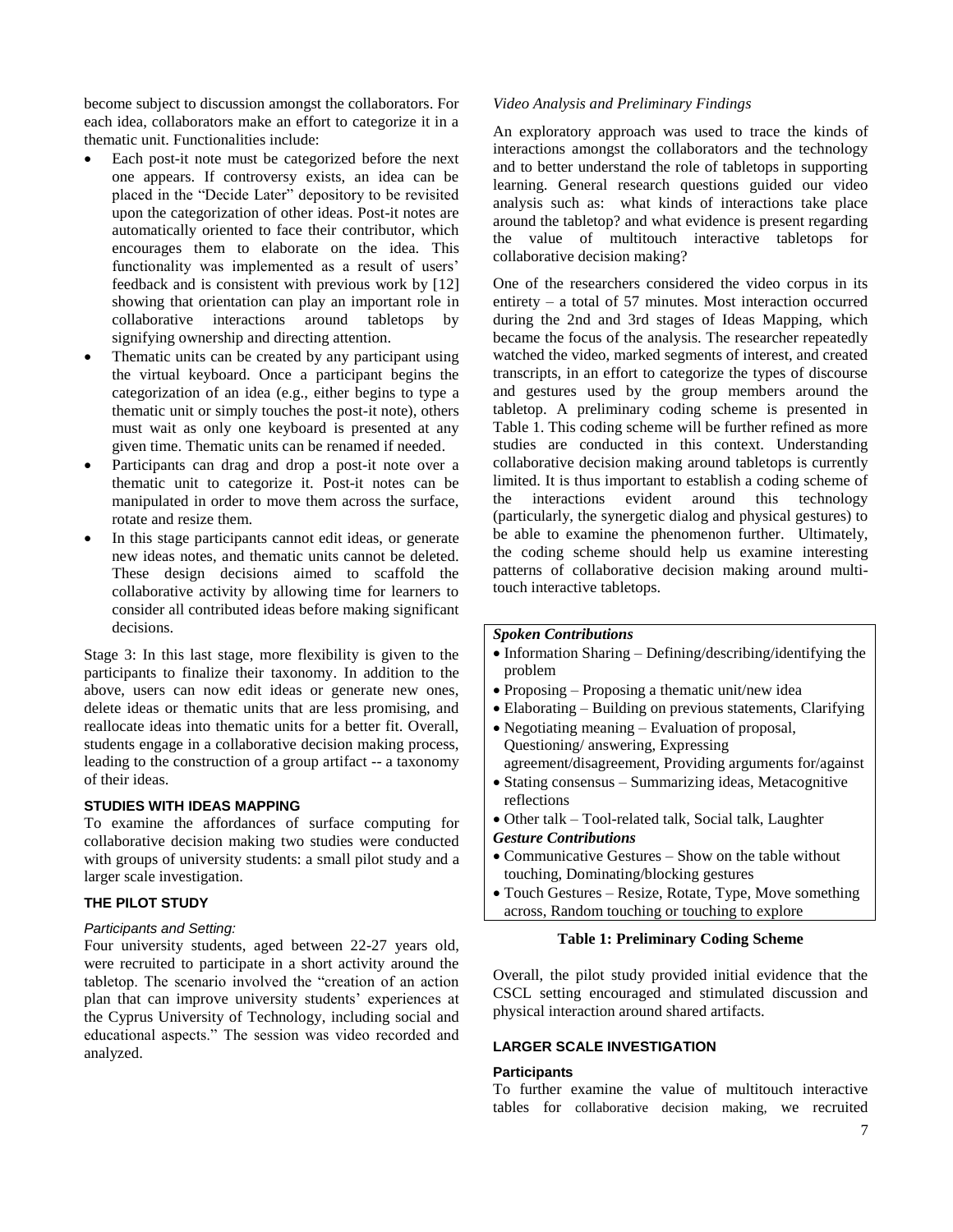postgraduate students in Cyprus to discuss a scenario related to peace. The sample was composed of 17 postgraduate students enrolled in a CSCL/CSCW course at a public university in Cyprus, aged between 22-45 years old (*M=*30).

The participants were divided into five groups: 3 groups of 3 students and 2 groups of 4 students, suitable for the foursided tabletop. Group members were familiar with working together through other course learning activities. All, but one student, had no prior experience with using a multitouch tabletop.







## *Procedures*

In this study there was a preparatory phase before students engaged in group work around the tabletop. That is, Stage 1 of *Ideas Mapping* was completed in distance, during the week before the tabletop investigation. The preparatory week aimed to allow students to research the scenario and think at their own pace. During the preparation week, students were tasked to investigate the topic, think creatively and record at least 10 ideas into the *Ideas Mapping* web application.



**Figure 3: Consensus on a group artifact**

The following scenario was presented to the students: "Your team works at a non-governmental organization dealing with global peace. Your project is to create a roadmap of actions to promote global peace using technology." The specific scenario was chosen for it to be thought-provoking and without obvious answers to it. The goal was to stimulate critical thinking, dialog, and creative problem solving. Cyprus is a country in a long lasting political conflict. Thus, the topic was both personally important for the student participants, but also required their emotional and mental engagement.

The next phase involved collocated collaboration around the tabletop. Following the prep week, each group met faceto-face and engaged in collaborative work as described in Stages 2 and 3 of *Ideas Mapping*. Briefly, the ideas of each group were presented on the tabletop one-by-one. Students engaged in discussion and physical interaction with the tabletop in an effort to categorize the ideas in thematic units (i.e., taxonomy of ideas).

#### *Data collection*

The sessions of all five groups were video recorded for subsequent utterance coding and analysis. To complement the video data, a questionnaire was administered to all participants soon after the completion of the activity. The questionnaire aimed to assess students' perceptions of the collaborative learning experience and the usability of the surface computing application.

## *Video Analysis*

An extensive video analysis of the data was carried out but due to the scope and space limitations of this paper the results will be presented elsewhere.

## *Quantitative Data Analysis*

The questionnaire included 30 Likert-type items with a 7 point agreement response scale (from 1: completely disagree to 7: completely agree). These items measured three constructs of interest: (1) *Collaboration Support*, assessing the extent to which students thought the technology supported their collaboration such as, "The technology helped me work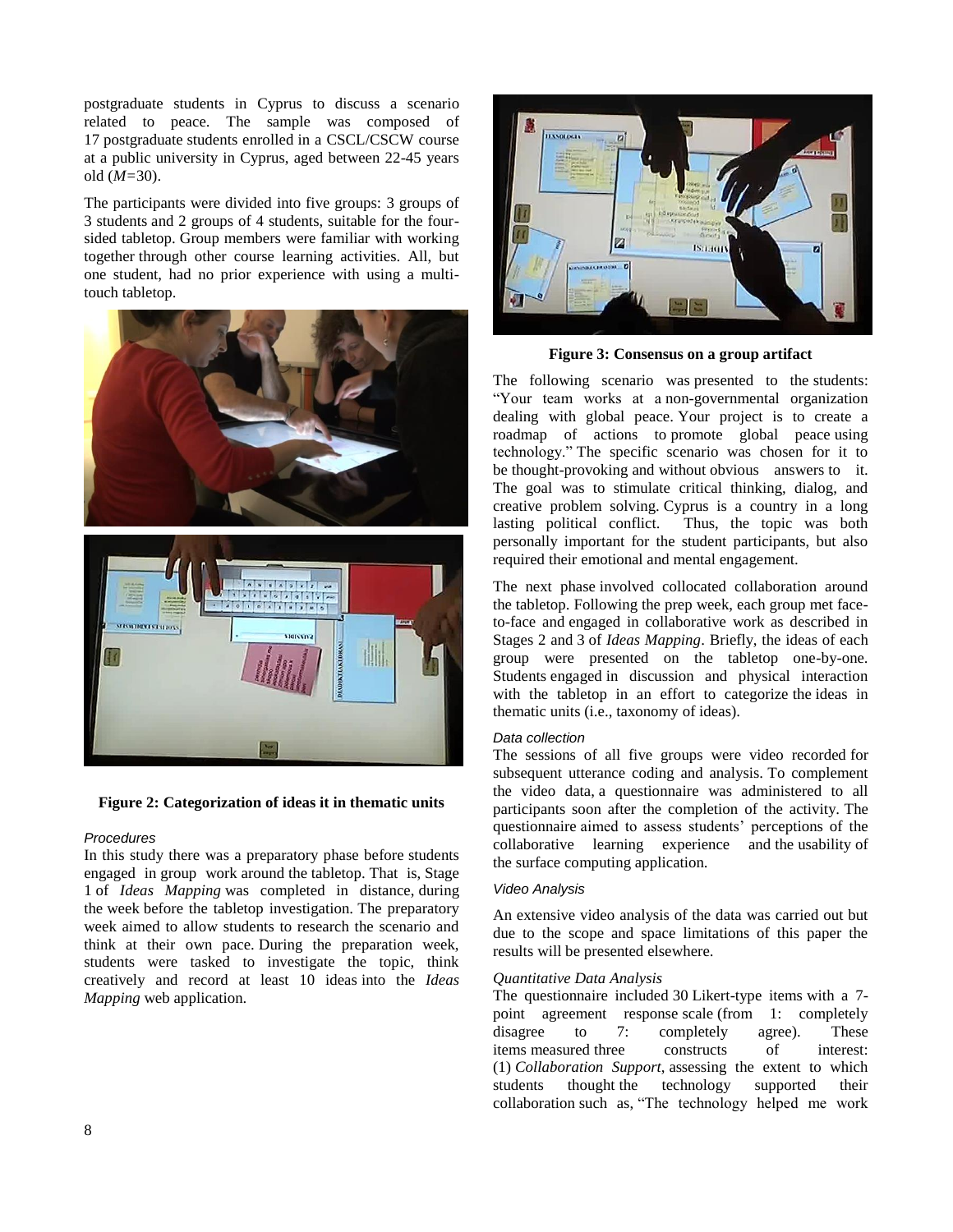effectively in my group", "The technology met my needs as a collaborator"; (2) *Learning Experience*, assessing the extent to which students were satisfied with their learning experience overall, such as "Overall, my collaborative learning experience was positive", "I am satisfied with my experience through this activity", and (3) *Usability Satisfaction* (adapted from Lewis, 1995), assessing the extent to which students were satisfied with the usability of the system such as, "It was simple to use this system", "I can effectively complete my work using this system", "I like using the interface of this system".

A total of 17 students completed the questionnaire. First, the internal consistency for each subscale was assessed using Cronbach's alpha; all 3 subscales had acceptable internal consistency (Cronbach's alphas > .80). Then, subscale mean scores were calculated for every participant (i.e., an un-weighted composite score for each participant on each subscale) followed by computation of descriptive statistics. As shown in Table 2, means were well above the midpoint of the 7-point response scale for all three measures, suggesting that the technology was positively endorsed by the participants overall. Specifically, the participants thought the technology supported their collaboration (*M=*5.53, *SD=* .22), and were satisfied with their learning experience (*M=*5.77, *SD=* .51). With regards to the third measure, participants found the system usable overall (*M=*4.93, SD= .77), but individual item means pointed to some aspects which may need improvement. The rating average was lower for three particular items in this scale, suggesting that we should improve the way participants recover from mistakes ("The system gives error messages that clearly tell me how to fix problems" *M=*3:00 and "Whenever I make a mistake using the system, I recover easily and quickly" *M=*3.36), as well as extend the application to include more functionality ("This system has all the functions and capabilities I expect it to have" *M=*3.88).

The questionnaire also included an open-ended question concerning the pros and cons of using tabletops for collaborative learning activities. We reviewed students' responses to identify themes. Several students commented on how the tabletop promoted collaboration, helped them maintain attention to the task and was enjoyable to use. For example, one of the participants commented: *"The tabletop helped us collaborate and the resulting product was a group effort. It helps you pay attention. I also found it very enjoyable"*. Often, students pointed out the capabilities of the system that enabled effective collaboration, such as "*It was nice all of us could use the tools at the same time, to rotate a note, to make it larger to read, or to put it in the box to revisit later."* On the negative side, a few participants found the virtual keyboard difficult to use and that the system needed improvement in handling mistakes, which was consistent with the findings from the quantitative data. These results confirmed our views

regarding the affordances of multi-touch tabletops to support collaboration activities and also contributed to further refinement of *Ideas Mapping*.

| Subscale                  | #<br>Items | Cronbach's<br>Alpha | M(SD)     |
|---------------------------|------------|---------------------|-----------|
| 1. Collaboration Support  |            | .94                 | 5.53(.22) |
| 2. Learning Experience    |            | .96                 | 5.77(.51) |
| 3. Usability Satisfaction | 19         | 97                  |           |

|          |  |  | Table 2: Subscales statistics and descriptive statistics |  |
|----------|--|--|----------------------------------------------------------|--|
| $(N=17)$ |  |  |                                                          |  |

#### **DISCUSSION - CONCLUSION**

This study reports on the functionality and user experience while interacting with a multitouch application which was designed and developed using a user-centered approach. We also report initial findings regarding the affordances of surface computing for collaborative decision making.

*Ideas Mapping* builds on the principle of Affinity Diagramming to allow participants to analyze a problem and brainstorm around possible solutions while they actively construct a consensus artifact -- a taxonomy of their ideas. We feel *Ideas Mapping* makes the Affinity Diagramming technique more collaborative. By allowing for an extension sorting activity, it provides a way for participants to negotiate around an emerging group artifact and make sense of challenging problems, such as how to promote world peace using technology.

We further have evidence that the CSCL setting of the study, and surface computing more generally, encouraged and stimulated dialog and collaborative work around an authentic problem . Following the individual generation of ideas, *Ideas Mapping* supported a 2-stage collaborative activity that promoted ideas sharing, negotiating, sorting and constructing a group artifact while coming to a consensus.

Moreover, we believe that traditional user experience evaluation methods (e.g. questionnaires) were useful for evaluating Ideas Mapping. However qualitative evaluation (e.g. video analysis and the establishment of a coding scheme) is also important; such methods can reveal interesting patterns of interactions amongst the participants and with the technology beyond what is self-reported.

Below, we identify some implications of this work for future research and practice in the fields of HCI and CSCL.

*Suggestions to Practitioners:* 

- 1. Designers should focus on engaging students and instructors in the design process of educational surfaces computing applications.
- 2. Current interactive tabletop technologies come with a lot of user interface limitations. These should be taken into account when designing applications for such surfaces.